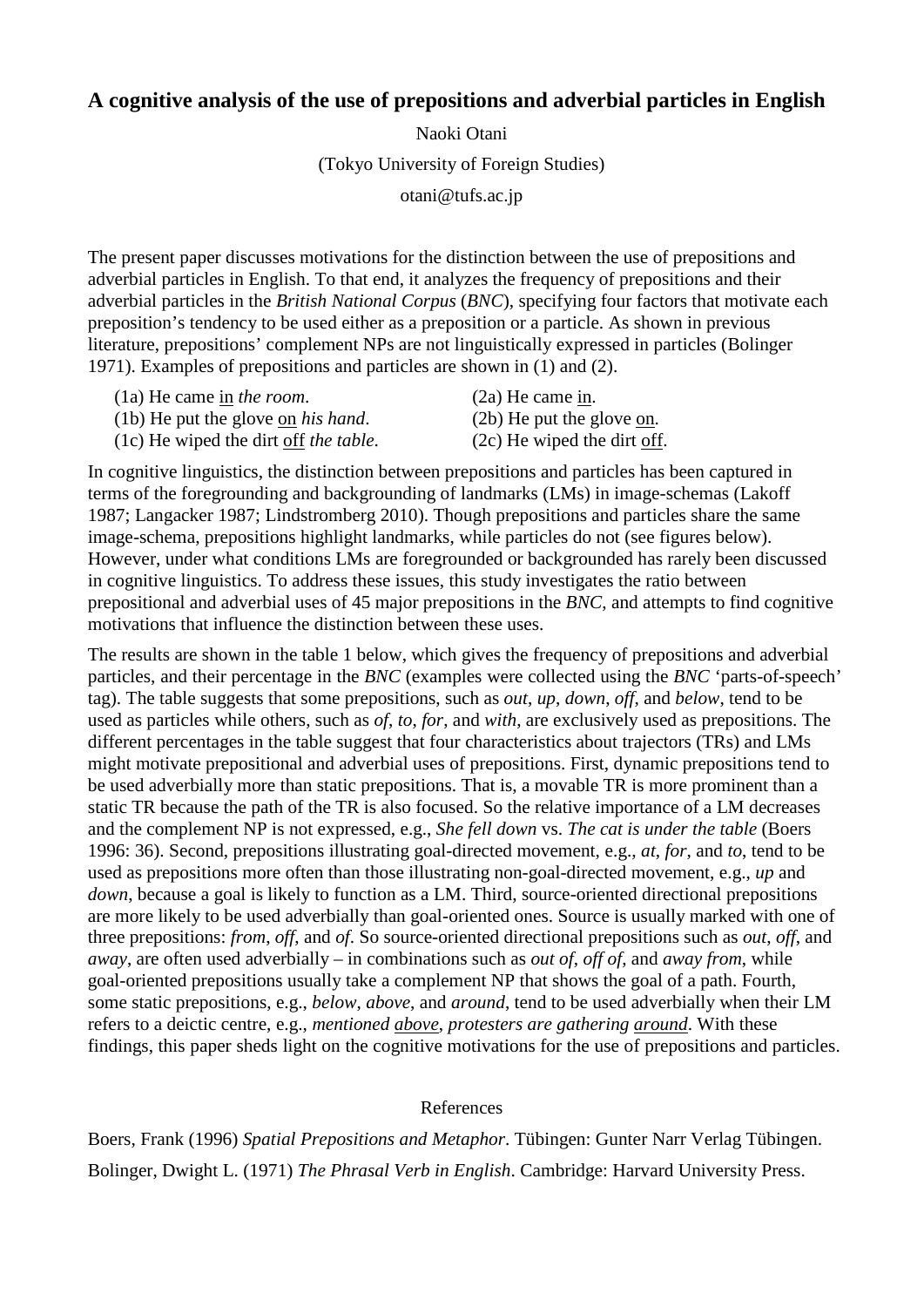- Lakoff, George (1987) *Women, Fire, and Dangerous Things: What Categories Reveal about Mind*. Chicago: The University of Chicago Press.
- Langacker, Ronald W. (1987) *Foundations of Cognitive Grammar* (vol. 1), *Theoretical Prerequisites*. Stanford: Stanford University Press.
- Lindstromberg, Seth (2010) *English Prepositions Explained* (2nd ed.) Amsterdam and Philadelphia: John Benjamins.



Figure 1. Image-schemas of prepositions Figure 2. Image-schemas of adverbial particles

| $\#$           |                                 | Prep.   | Adv.   | $\%$ | #  |              | Prep.   | Adv.             | $\%$  |
|----------------|---------------------------------|---------|--------|------|----|--------------|---------|------------------|-------|
|                | prepositions                    | use     | use    | Adv. |    | prepositions | use     | use              | Adv.  |
| $\mathbf{1}$   | out                             | 3963    | 148892 | 97%  | 24 | within       | 44420   | 1280             | 3%    |
| $\overline{2}$ | $\mu$                           | 22542   | 177054 | 89%  | 25 | by           | 504476  | 7216             | 1%    |
| 3              | down                            | 17465   | 84943  | 83%  | 26 | without      | 44270   | 509              | 1%    |
| $\overline{4}$ | $\frac{\partial f}{\partial x}$ | 29452   | 59121  | 67%  | 27 | after        | 96537   | 938              | 1%    |
| 5              | below                           | 5391    | 8710   | 62%  | 28 | between      | 88930   | 306              | $0\%$ |
| 6              | around                          | 25986   | 30082  | 54%  | 29 | beside       | 5359    | 14               | 0%    |
| $\tau$         | over                            | 80369   | 83677  | 51%  | 30 | $\iota$      | 2885104 | $\boldsymbol{0}$ | 0%    |
| 8              | along                           | 13607   | 12629  | 48%  | 31 | to           | 912104  | $\overline{0}$   | 0%    |
| 9              | above                           | 13214   | 9317   | 41%  | 32 | for          | 824012  | $\boldsymbol{0}$ | 0%    |
| 10             | about                           | 150569  | 52096  | 26%  | 33 | with         | 639485  | $\boldsymbol{0}$ | $0\%$ |
| 11             | before                          | 45272   | 13635  | 23%  | 34 | at           | 465764  | $\boldsymbol{0}$ | 0%    |
| 12             | through                         | 75106   | 18614  | 20%  | 35 | from         | 404197  | $\boldsymbol{0}$ | 0%    |
| 13             | <i>on</i>                       | 650431  | 127259 | 16%  | 36 | into         | 157446  | $\overline{0}$   | 0%    |
| 14             | <b>behind</b>                   | 19073   | 3280   | 15%  | 37 | against      | 54816   | $\boldsymbol{0}$ | 0%    |
| 15             | across                          | 20704   | 3344   | 14%  | 38 | during       | 43515   | $\boldsymbol{0}$ | 0%    |
| 16             | under                           | 54804   | 8276   | 13%  | 39 | toward(s)    | 28395   | $\overline{0}$   | 0%    |
| 17             | since                           | 20203   | 2810   | 12%  | 40 | upon         | 22802   | $\boldsymbol{0}$ | 0%    |
| 18             | near                            | 13479   | 1585   | 11%  | 41 | among        | 22439   | $\boldsymbol{0}$ | 0%    |
| 19             | beyond                          | 10137   | 1181   | 10%  | 42 | until        | 20227   | $\overline{0}$   | 0%    |
| 20             | like                            | 101950  | 8749   | 8%   | 43 | despite      | 14350   | $\boldsymbol{0}$ | 0%    |
| 21             | in                              | 1807475 | 151256 | 8%   | 44 | onto         | 6047    | $\boldsymbol{0}$ | 0%    |